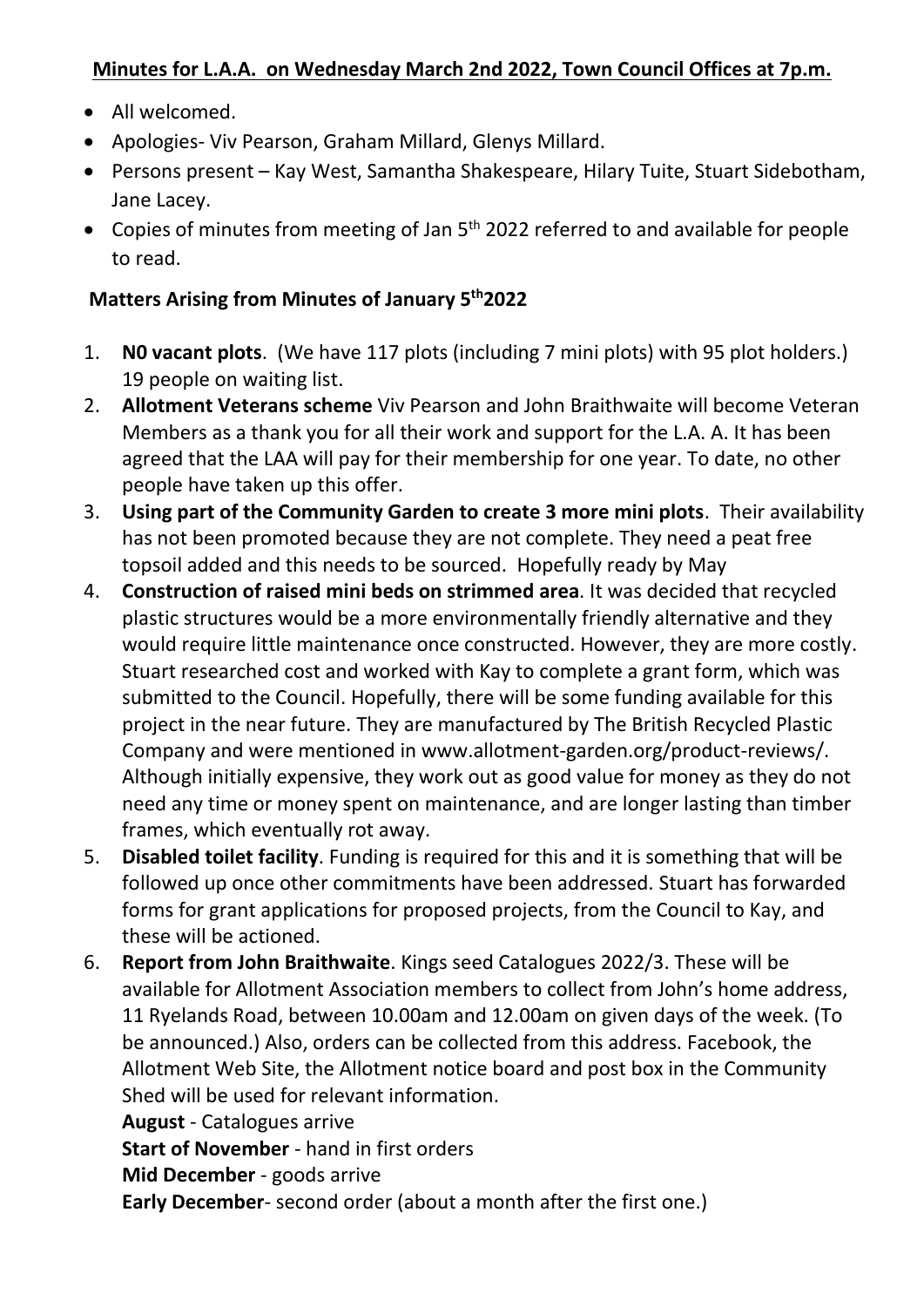- 7. **Fallen tree by the allotment gate**. The farmer responsible for this fallen tree was informed about this at the start of January as it borders his land but has not yet dealt with this. It cannot be touched by the Town Council in its current hanging state but they are monitoring it to ensure the safety of plot holders.
- 8. **On site secure post box**. A secure post box has now been placed in the Community Shed. Forms and cheques for LAA membership can be posted in this. It is regularly checked for communications from plot holders.
- 9. **RSPB Garden birdwatch 28th – 30th January 2022 at the allotment site**. The information was advertised on Face Book, The Allotment Web Site and posters on the Allotment notice board. Forms and identification charts were made available for those who wished to take part from the allotment site results for the whole area. Hilary, Sam and Kay all took part and the results have been submitted to the R.S.P.B.
- 10. **Bat and bird boxes**. Stuart is in contact with Jude from the Environment Agency and is looking into the possibility of obtaining these and advice on where to site them.
- 11. **Membership Report from Hilary**. Membership payment is due in August 2022. In future this will be administered by the L.A.A. Treasurer, Hilary. There will be a secure post box in the Community Shed for plot holders to post their membership form with a cheque and a designated day and time for plot holders to go to the Allotment Community area to hand over relevant payment and paperwork to a Committee Member. This could be a social event with refreshments being available.
- *a) Membership Forms can be collected from the noticeboard on the Allotment Site and forms and pens can be made available to collect from the Community Shed.*
- *b) A letter re membership payment details will be included with the plot payments for April 2022/23. However, it is not due to be paid to the L.A.A. until mid-July, in readiness for August renewal.*
- *c) The Committee feel that the annual fee of £7.50 is a reasonable amount to pay for the benefits of Allotment Membership and hope to promote this.*
- 12. **Wildlife Area**. The Woodland Trust has donated saplings/ whips to the Town Council and Stuart has agreed to pass these on to Leominster Allotment Association to plant as a hedge to border the track adjacent to the Wildlife Area. This would protect plot holders raised bed pathways and provide a suitable habitat. A small "ditch" could run on the inside to aid and attract greater biodiversity and help with drainage as the track can become waterlogged in the winter. Suggestions given below, as recorded in minutes of previous meeting on Jan 5<sup>th</sup> 2022.
	- *a) Seating areas.*
	- *b) Pond in wildlife area/scrapes.*
	- *c) Bug hotels- could do this as an allotment workshop and involve families with this. Find information on designs and what recycling materials can be used in construction.*
	- *d)* Wildflowers/ plants that attract insects*.*
	- *e)* Places for animals to hibernate and suitable mini habitat (for slow worms)
	- *f)* Plant hedge with some trees to provide food source for birds and insects.
	- *g)* Mow pathways through so habitat is not trampled on.
	- *h)* Keep a record of birds spotted in the Community Area, where plot holders record what has been spotted, as they do in hides at Bodenham lakes.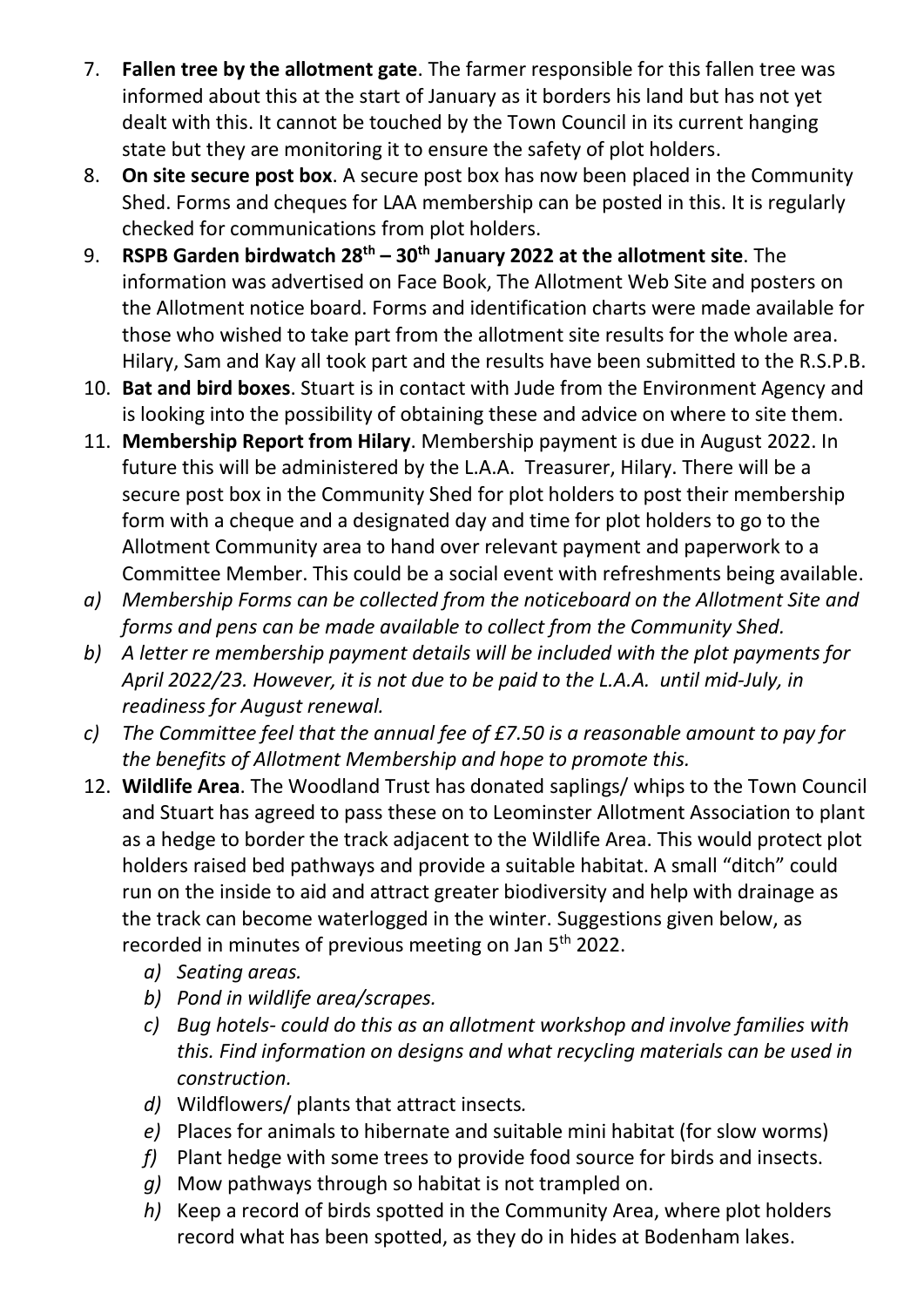- 13. **Swap table**. Keeping this area tidy is difficult as being open to the weather can be an issue when windy weather blows lightweight objects into the nearby hedges. The idea of having an enclosed swap area is being followed up. This could be as simple as boxing in the table on two sides and the back, adding height so that some form of roofing could be added, possibly using the side of the metal cube to aid with this enclosure. Stuart kindly found and delivered different sized pallets that could be used as part of this structure. Face Book, Allotment web site and notice board posters have been put up to request a work party or volunteers to help with construction.
- 14. **Leominster In Bloom It's Your Neighbourhood**. 0ngoing discussion and action needed to see which recommendations can be actioned? (See minutes from January 2022)
- 15. **New categories for judging plots**. It was felt that there should be a wider range of categories and awards, to be given out at the Harvest Supper. This would reflect the fact that plots are cultivated in a variety of ways with a different emphasis on what is grown. Face Book, Allotment web site post and notice board posters have been put up to ask plot holders for ideas. Stuart is contacting possible judges for this. Awards will be given at the October Harvest Supper (Friday  $7<sup>th</sup>$  to be confirmed).

# **A.O.B**

## 1) **Having an Allotment site Open Day- Sunday June 5th 2.00pm until 5.**00pm.

Leominster Festival organisers were contacted to see if there would be "Open Gardens" in 2022. This event has previously been organised by the Priory but they said this would not be taking place in 2022. Leominster Festival has kindly offered to promote an Allotment Site Open Day on our behalf. This will only be able to go ahead if people will volunteer to be the necessary Stewards to assist with visitors safe parking.

### 2) **Improving the entrance Parking Area. Make it more welcoming (apart from tidying up the Swap Table).**

It was suggested in a previous meeting that a post to prevent the gate from swinging right back into the hedge might be an improvement. Other ideas are:

- a) Painting a "Welcome to Ginhall Lane Allotments" sign on the cube.
- b) Moving the tubs from the overgrown hedge area to go along the side of the cube and plant them up.
- c) Ask the Grounds team to put rosemary plant in the rotten tub into the ground in the same area, keep the plaque and apply for a replacement tub.
- d) Use posts with a rope to demarcate parking area as vegetation is encroaching on this. LIB have offered two no longer needed planters to the Town Council and they have agreed to place them on the allotment site. These could be used to help demarcate parking area, rather than posts and rope.

3) **Leominster in Bloom, It's Your Neighbourhood Award**. We will be taking part in and the judges will visit the allotments on Saturday July  $16<sup>th</sup>$  at 11.00 a.m. to look around the allotment site, accompanied by LAA committee members. They may stop for a chat with anyone working on their plot as they have a keen interest in getting different viewpoints on the way in which a plot is used and the wider allotment community.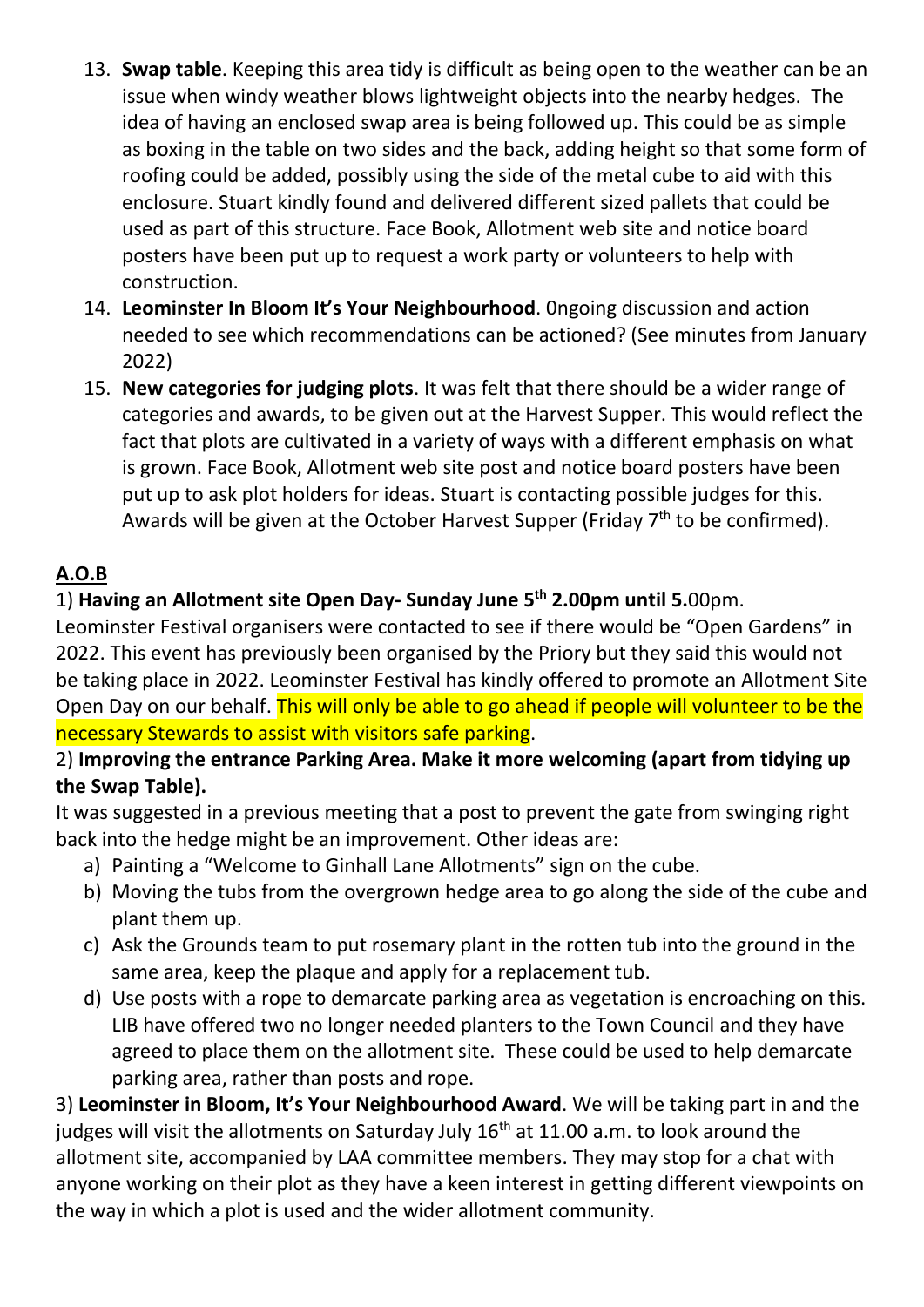4) **Seed Swap**. At the end of January, we were asked if we would like to have a stall at the February  $12<sup>th</sup>$  Seed Swap. The Committee declined this invitation as it was thought we would not have enough donations to make this viable.

5) **Proposed increase in rent**. The Town Council asked the L.A.A to notify plot holders of a proposed increase in rent in 2023. This is due to the increasing cost of maintaining the allotment site. This will be clarified prior to the proposed rent increase. As well as recording this in the minutes the plot holders have been notified of this on Face Book, Allotment web site and notice board posters will be put up.

6) **Request from Romey for donations of herbs to L.I.B.** The Leominster cubs will be planting up the two beds (as you exit the Etnam Street car park walking into town). They were thinking about having sustainable beds planted with herbs. This request was put on the Allotment website, Face Book and the Allotment noticeboard.

7) **Social events for 2022**. It was felt that social events, such as a BBQ, were important as it gave an opportunity for plot holders to exchange news and information. The Committee decided that this should be discussed at the meeting in May as events would probably take place in July and August. However, without support from plot holders, the lack of funds will make it increasingly difficult for the committee to raise any revenue to subsidise any social gatherings.

8) **Communication / Community Shed Post Box**. The Committee work closely with the Town Council, who are very supportive, on the behalf of plot holders. Minutes of the Committee Meetings are posted on Face Book, the Allotment Web Site and hard copies on the Allotment Notice board. Numerous questions that are received have already been raised and the outcomes recorded in the minutes. Checking the minutes will help to keep plot holders informed and make them aware of ongoing developments and issues. There is a secure post box in the Community Shed which can be used as a means of communication. The post box will be regularly checked to see if plot holders have any suggestions or concerns regarding the running of the allotment site.

9) **Request from Stuart on behalf of the Town Council** - **Planting trees at Ginhall Lane Green Community Orchard, Wednesday March 16th at 9:**30. Notification of this has been put on Face Book, Allotment web site and notice board to ask if any plot holders are available to help plant thirty fruit trees.

## 10) **Important Notification for all plot holders re The Future of Leominster Allotment Association**

**A number of the current committee are relinquishing their posts. Consequently, the LAA will need a Chair Person, Secretary, Membership Secretary and Treasurer.**

**The current incumbents will remain on the committee to support and maintain a viable number to allow this association to continue and flourish.**

**Nominations can be given to the Town Council or placed in the Community Shed Post Box before the AGM on May 7th**